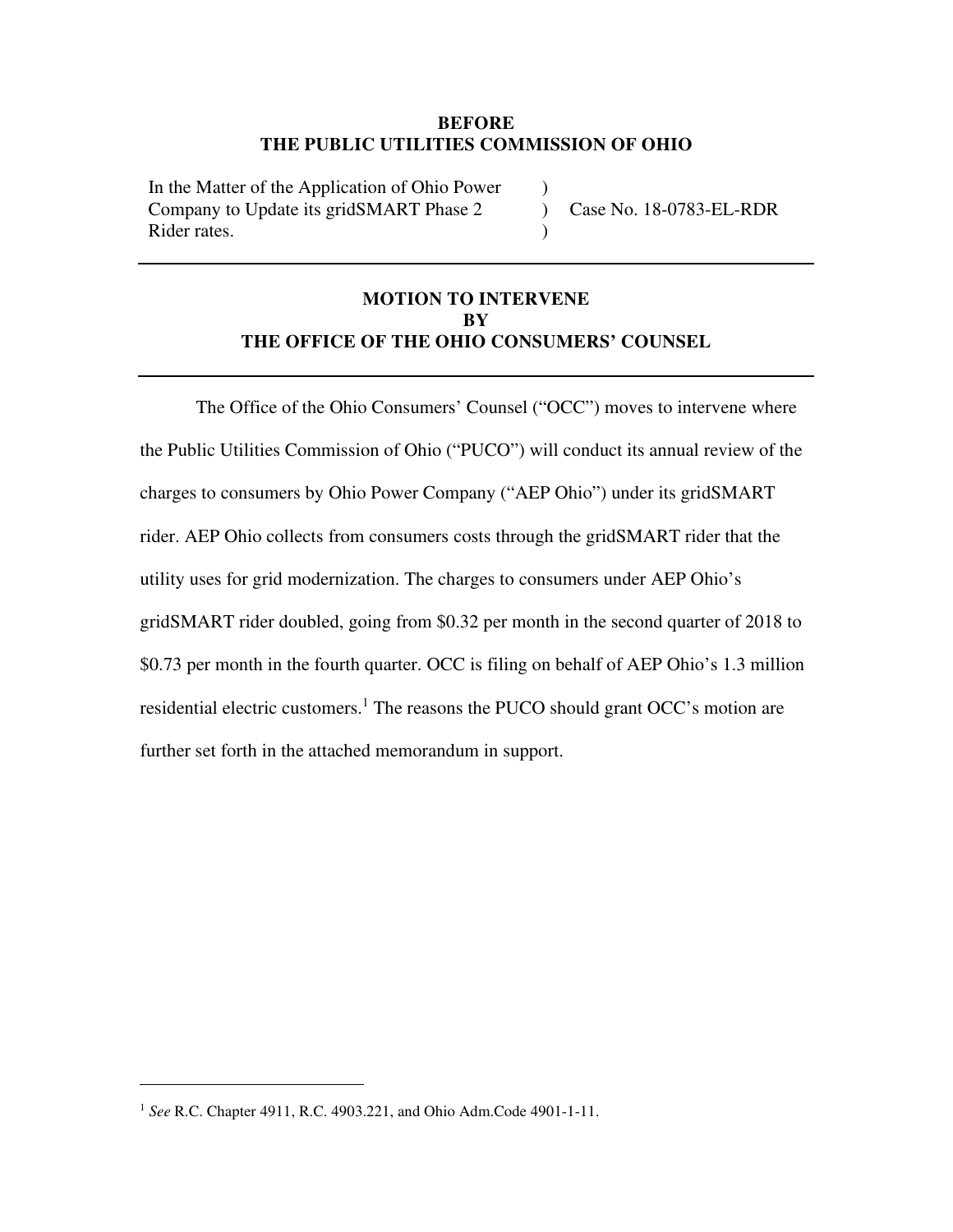Respectfully submitted,

Bruce Weston (0016973) Ohio Consumers' Counsel

*/s/ Bryce A. McKenney*  Bryce A. McKenney (0088203) Counsel of Record Amy Botschner O'Brien (0074423) Assistant Consumers' Counsel

#### **Office of the Ohio Consumers' Counsel**

65 East State Street, 7<sup>th</sup> Floor Columbus, Ohio 43215-4213 Telephone [McKenney]: (614) 466-9585 Telephone [Botschner O'Brien]: (614) 466-9575 bryce.mckenney@occ.ohio.gov amy.botschner.obrien@occ.ohio.gov (willing to accept service by e-mail)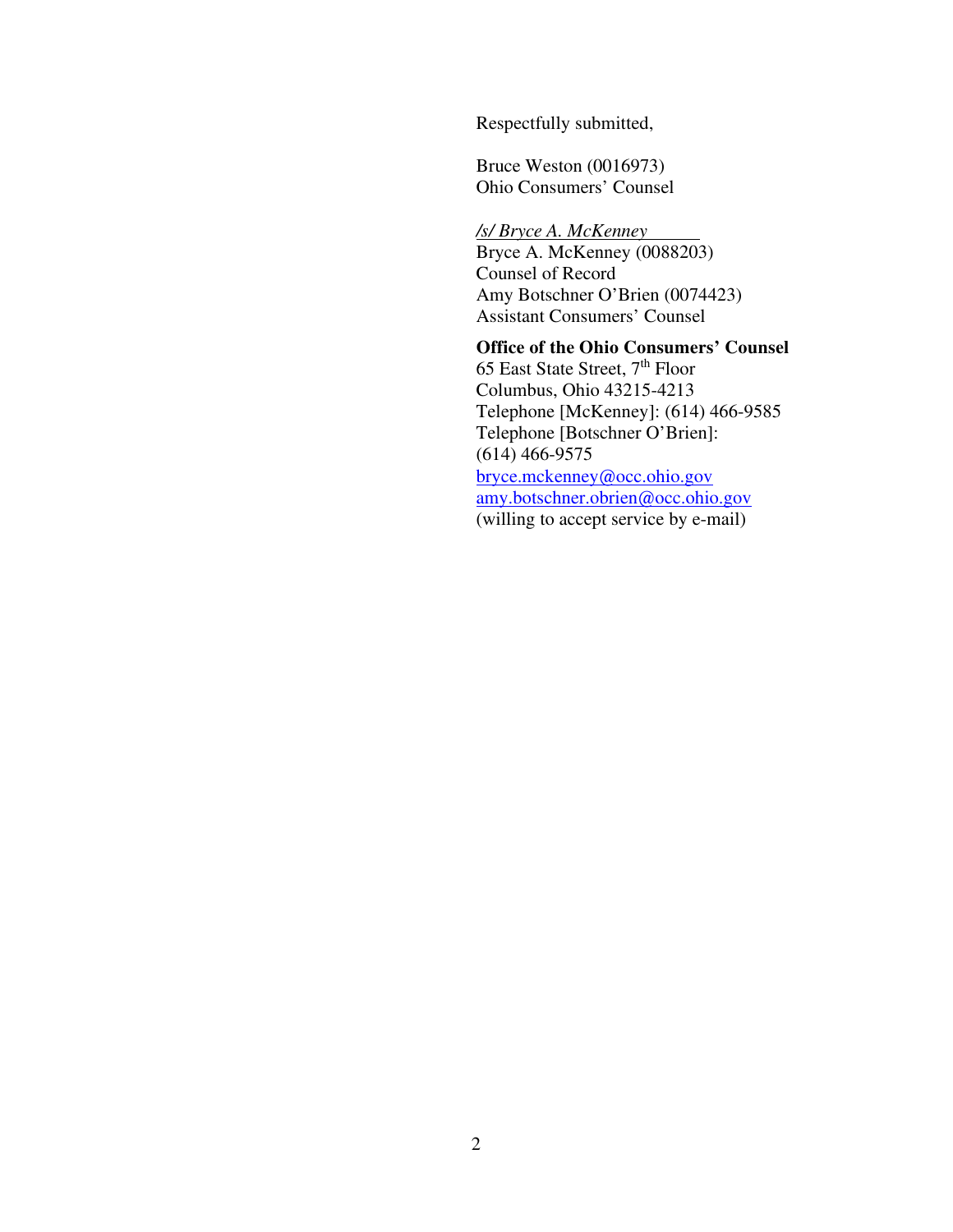#### **BEFORE THE PUBLIC UTILITIES COMMISSION OF OHIO**

)  $\lambda$  $\lambda$ 

In the Matter of the Application of Ohio Power Company to Update its gridSMART Phase 2 Rider rates.

Case No. 18-0783-EL-RDR

#### **MEMORANDUM IN SUPPORT**

The PUCO will conduct an annual review of AEP Ohio's charges to consumers under its gridSMART rider. AEP Ohio's charges to consumers under the gridSMART rider for Phase 2 of the gridSMART program increased from \$0.32 per month in the second quarter of 2018 to \$0.73 per month in the fourth quarter. OCC has authority under law to represent the interests of all of AEP Ohio's nearly 1.3 million residential electric utility customers under R.C. Chapter 4911.

R.C. 4903.221 provides, in part, that any person "who may be adversely affected" by a PUCO proceeding is entitled to seek intervention in that proceeding. The interests of Ohio's residential consumers may be "adversely affected" by this case, especially if the customers were unrepresented in a proceeding regarding the charges consumers pay AEP Ohio for grid modernization. Thus, this element of the intervention standard in R.C. 4903.221 is satisfied.

R.C. 4903.221(B) requires the PUCO to consider the following criteria in ruling on motions to intervene:

- (1) The nature and extent of the prospective intervenor's interest;
- (2) The legal position advanced by the prospective intervenor and its probable relation to the merits of the case;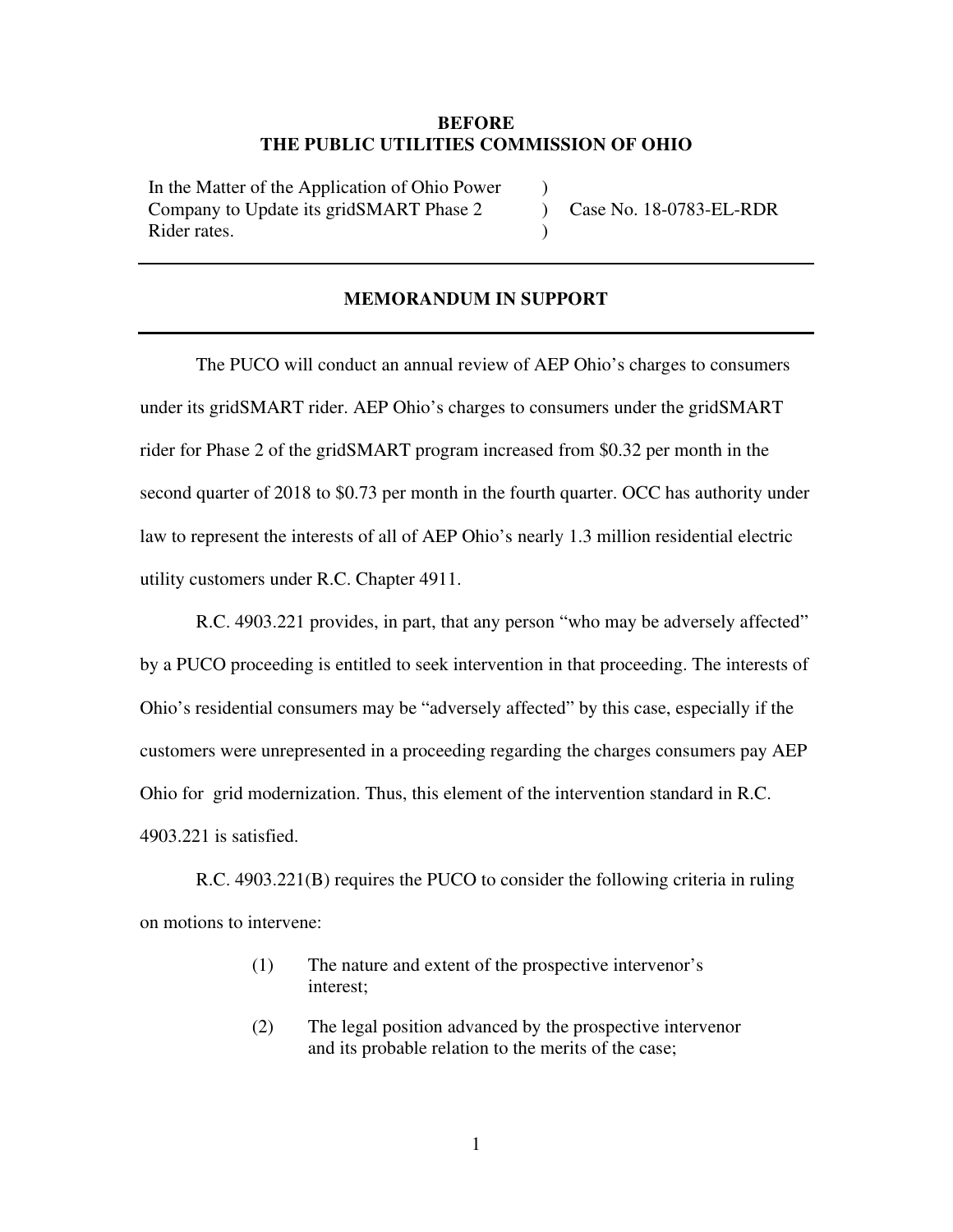- (3) Whether the intervention by the prospective intervenor will unduly prolong or delay the proceedings; and
- (4) Whether the prospective intervenor will significantly contribute to full development and equitable resolution of the factual issues.

First, the nature and extent of OCC's interest is representing the residential customers of AEP Ohio in this case involving charges to consumers for AEP Ohio's grid modernization efforts through Phase 2 of its gridSMART program. This interest is different from that of any other party and especially different from AEP Ohio, whose advocacy includes the financial interest of stockholders.

Second, OCC's legal position will include, without limitation, advancing the position that utility rates charged to consumers should be just and reasonable.<sup>2</sup> OCC will work to determine whether the proposed charges to consumers for AEP grid modernization efforts are just and reasonable, and to advocate that consumers benefit from the charges they pay to AEP Ohio.

Third, OCC's intervention will not unduly prolong or delay the proceedings. OCC, with its longstanding expertise and experience in PUCO proceedings, will duly allow for the efficient processing of the case with consideration of the public interest.

Fourth, OCC's intervention will significantly contribute to the full development and equitable resolution of the factual issues. OCC will obtain and develop information that the PUCO should consider for equitably and lawfully deciding the case in the public interest.

<sup>2</sup> *See* R.C. 4905.22 ("All charges made or demanded for any service rendered, or to be rendered, shall be just, reasonable, and not more than the charges allowed by law or by order of the public utilities commission . . .").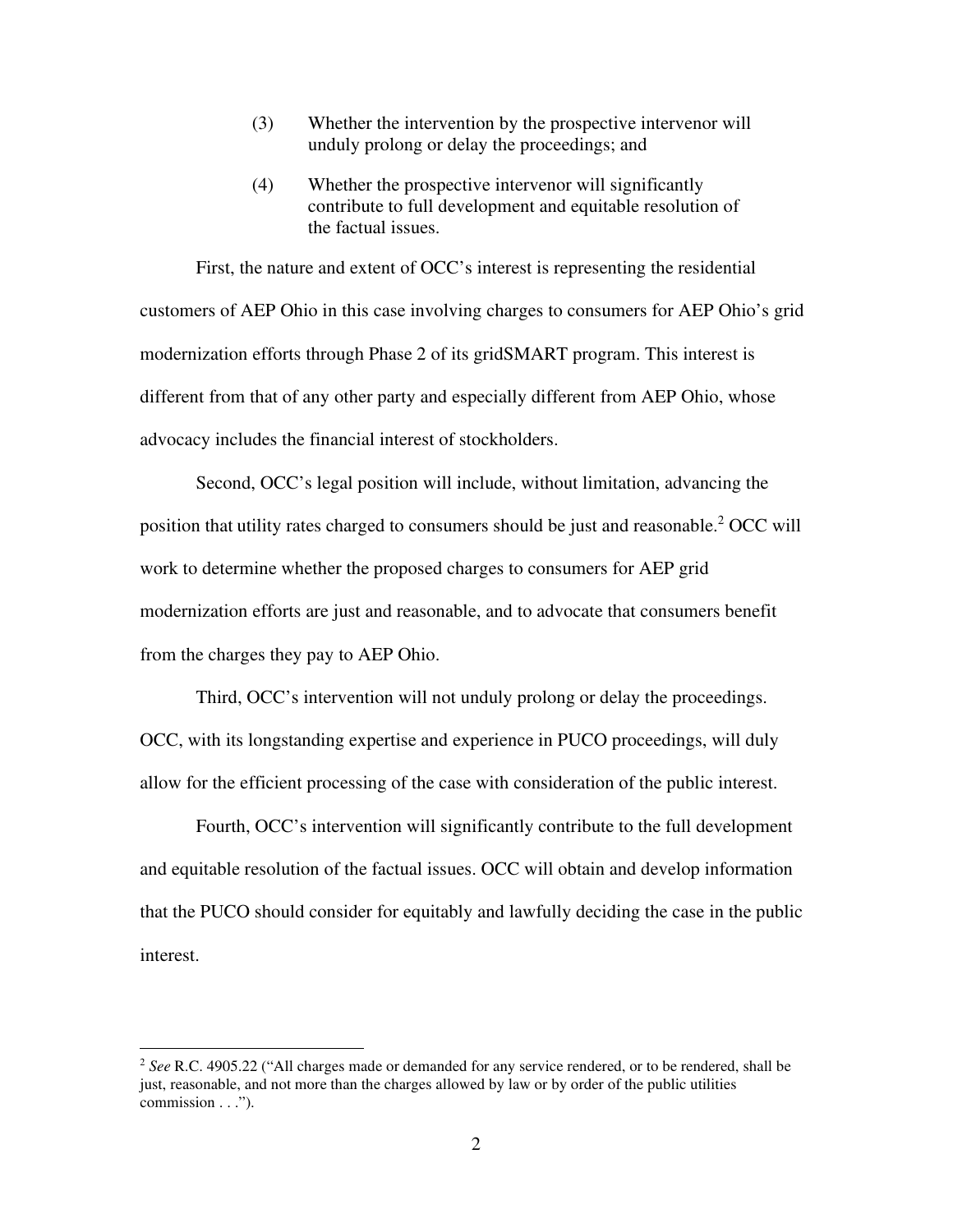OCC also satisfies the intervention criteria in the Ohio Administrative Code (which are subordinate to the criteria that OCC satisfies in the Ohio Revised Code). To intervene, a party should have a "real and substantial interest" according to Ohio Adm. Code  $4901-1-11(A)(2)$ . As the advocate for residential utility consumers, OCC has a very real and substantial interest in this case where the PUCO will review the charges that customers pay for AEP Ohio's grid modernization.

In addition, OCC meets the criteria of Ohio Adm. Code 4901-1-11(B)(1)-(4). These criteria mirror the statutory criteria in R.C. 4903.221(B), which OCC already has addressed and satisfies.

Ohio Adm. Code  $4901-1-11(B)(5)$  states that the PUCO shall consider the "extent" to which the person's interest is represented by existing parties." While OCC does not concede the lawfulness of this criterion, OCC satisfies this criterion in that it uniquely has been designated as the state representative of the interests of Ohio's residential utility consumers. That interest is different from, and not represented by, any other entity in Ohio.

Moreover, the Supreme Court of Ohio ("Court") confirmed OCC's right to intervene in PUCO proceedings in deciding two appeals in which OCC claimed the PUCO erred by denying its interventions. The Court found that the PUCO abused its discretion in denying OCC's interventions and that OCC should have been granted intervention in both proceedings. $3$ 

<sup>3</sup> *See Ohio Consumers' Counsel v. Pub. Util. Comm.*, 111 Ohio St.3d 384, 2006-Ohio-5853, 13-20 (2006).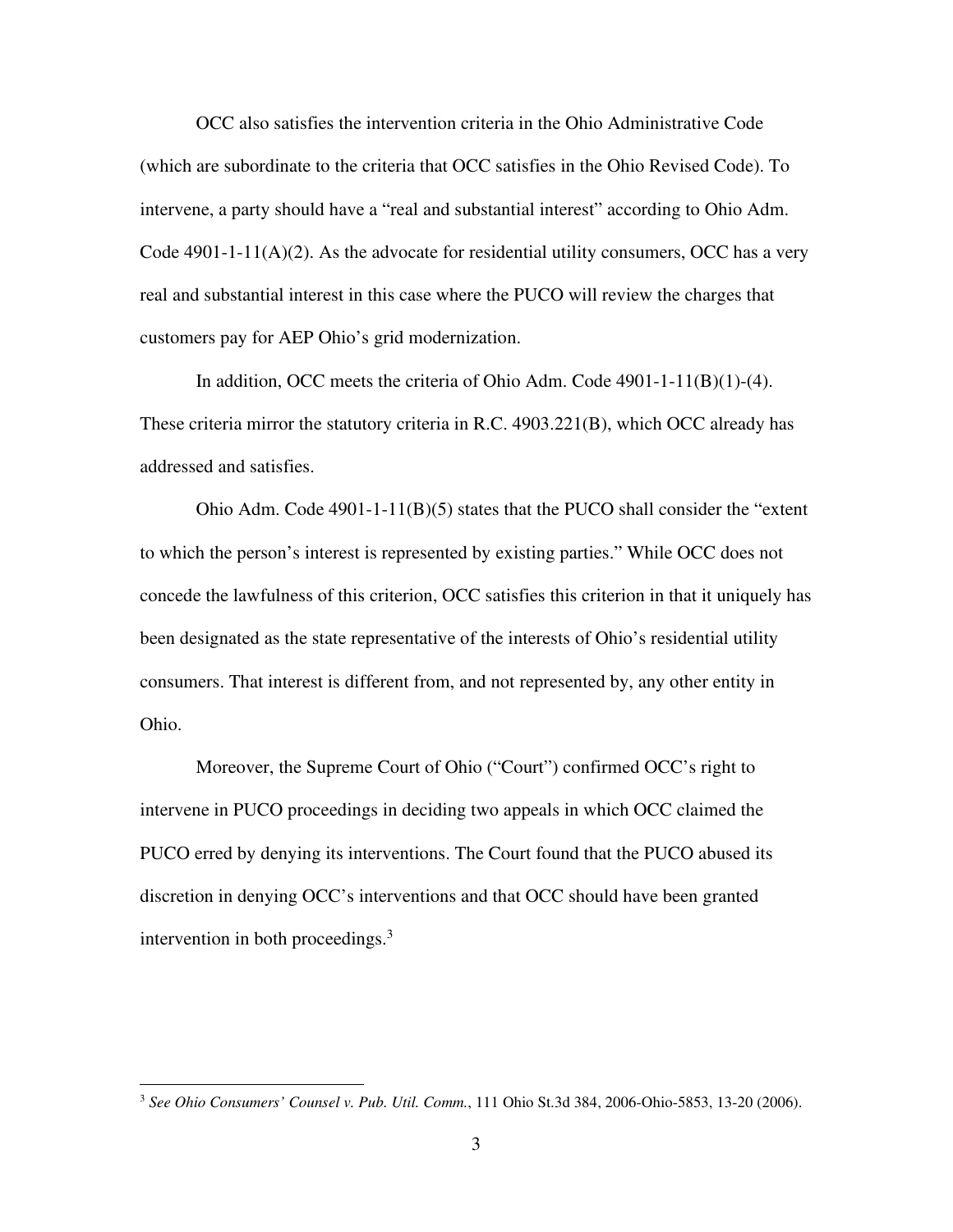OCC meets the criteria set forth in R.C. 4903.221, Ohio Adm. Code 4901-1-11,

and the precedent established by the Supreme Court of Ohio for intervention. On behalf

of Ohio residential consumers, the PUCO should grant OCC's motion to intervene.

Respectfully submitted,

Bruce Weston (0016973) Ohio Consumers' Counsel

*/s/ Bryce A. McKenney*  Bryce A. McKenney (0088203) Counsel of Record Amy Botschner O'Brien (0074423) Assistant Consumers' Counsel

**Office of the Ohio Consumers' Counsel**  65 East State Street, 7<sup>th</sup> Floor Columbus, Ohio 43215-4213 Telephone [McKenney]: (614) 466-9585 Telephone [Botschner O'Brien]: (614) 466-9575 bryce.mckenney@occ.ohio.gov amy.botschner.obrien@occ.ohio.gov (willing to accept service by e-mail)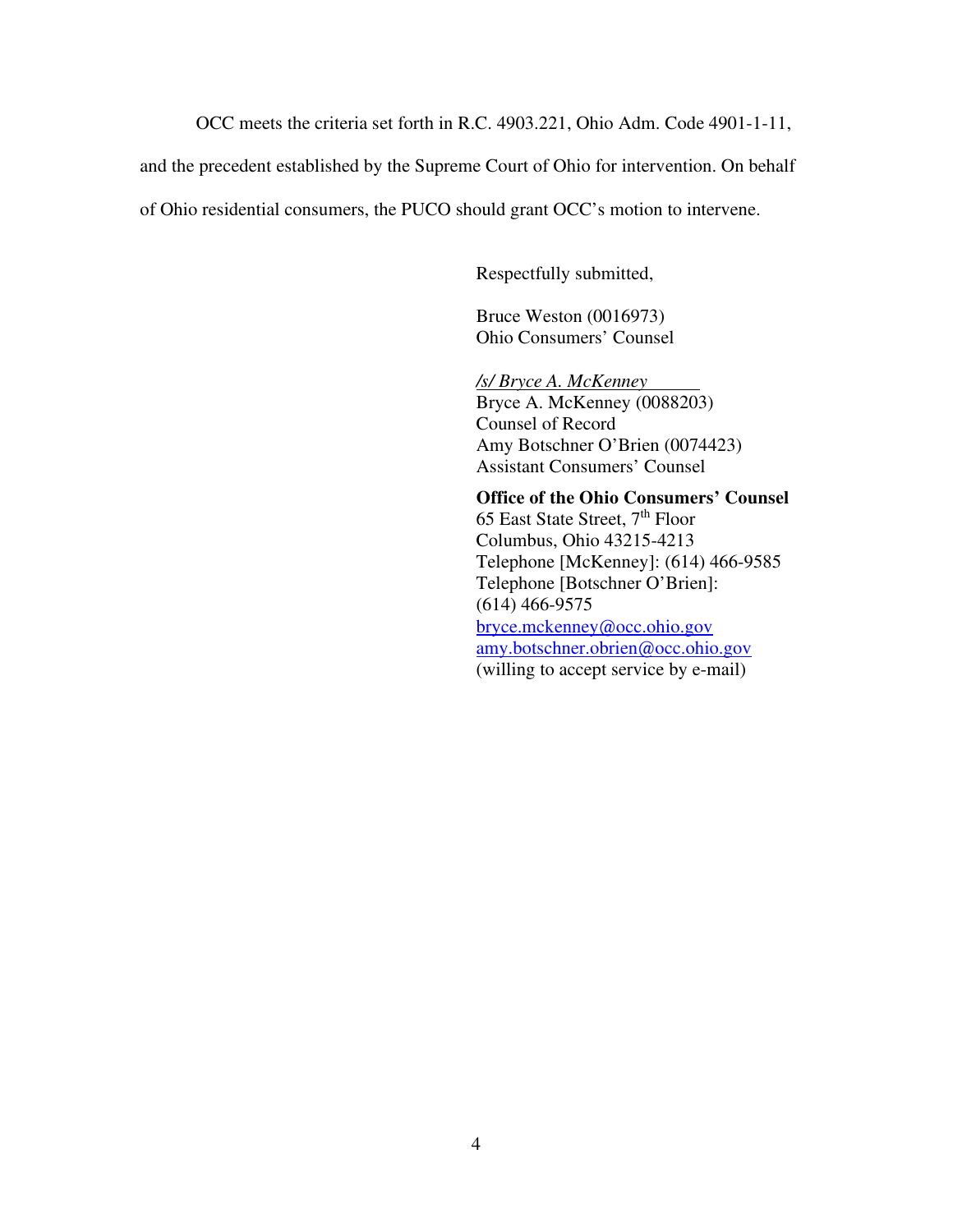## **CERTIFICATE OF SERVICE**

I hereby certify that a copy of this Motion to Intervene was served on the persons stated below via electric transmission this 5th day of September 2019.

> */s/ Bryce A. McKenney*  Bryce A. McKenney Counsel of Record

The PUCO's e-filing system will electronically serve notice of the filing of this document on the following parties:

# **SERVICE LIST**

John.jones@ohioattorneygeneral.gov

stnourse@aep.com

Attorney Examiners:

Sarah.parrot@puco.ohio.gov Greta.see@puco.ohio.gov